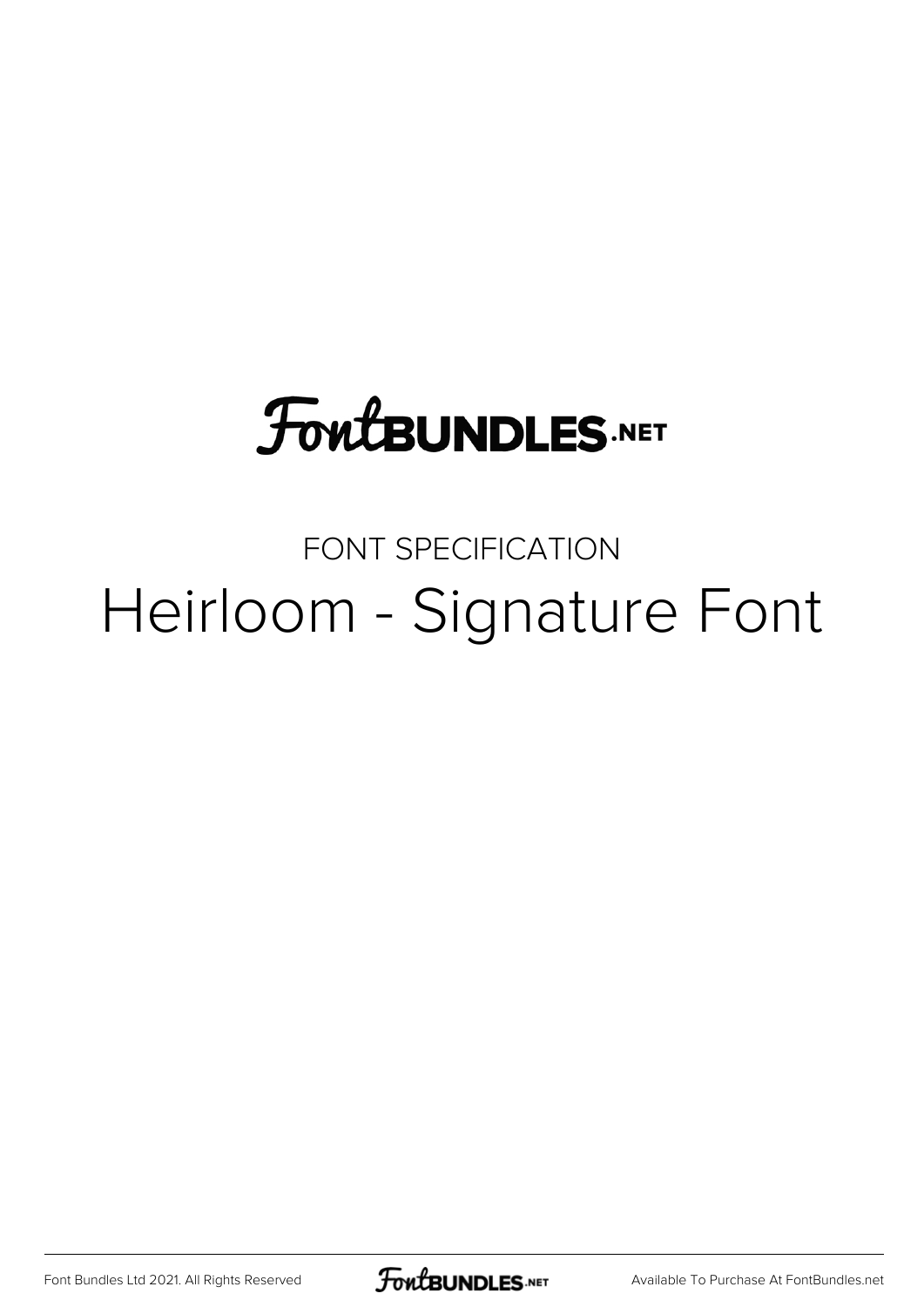## Heirloom - Regular

**Uppercase Characters** 

$$
\textit{A}\&\textit{C}\&\textit{E}\&\textit{H}\&\textit{L}\&\textit{W}\&\textit{W}\&\textit{V}\&\textit{V}\&\textit{V}\&\textit{V}\&\textit{V}
$$

Lowercase Characters

a b c d e k g h i j k l du u o p q r s t u v w u y s

## Numbers

0123456789

Punctuation and Symbols

All Other Glyphs

 $\overline{\phantom{a}}$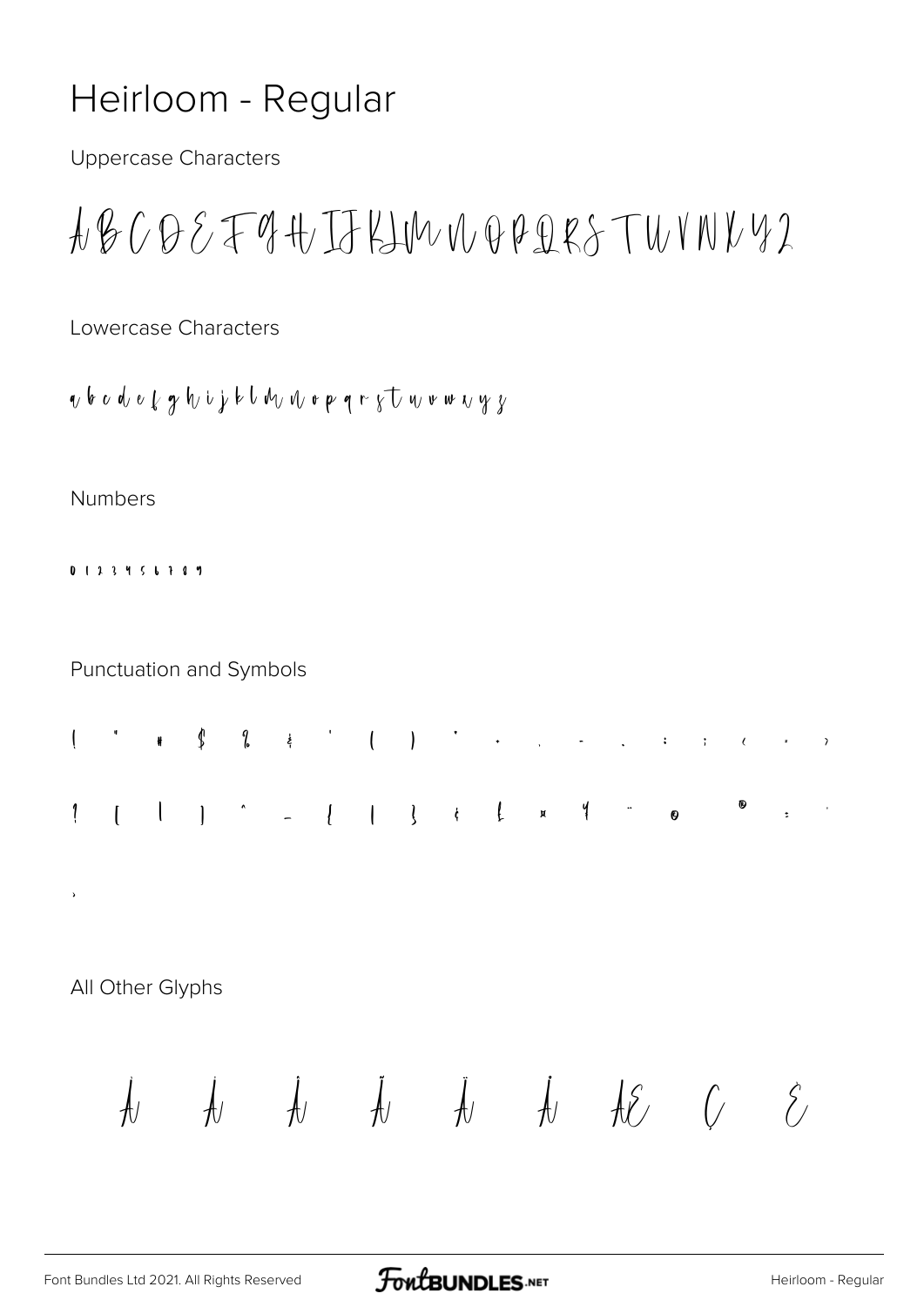